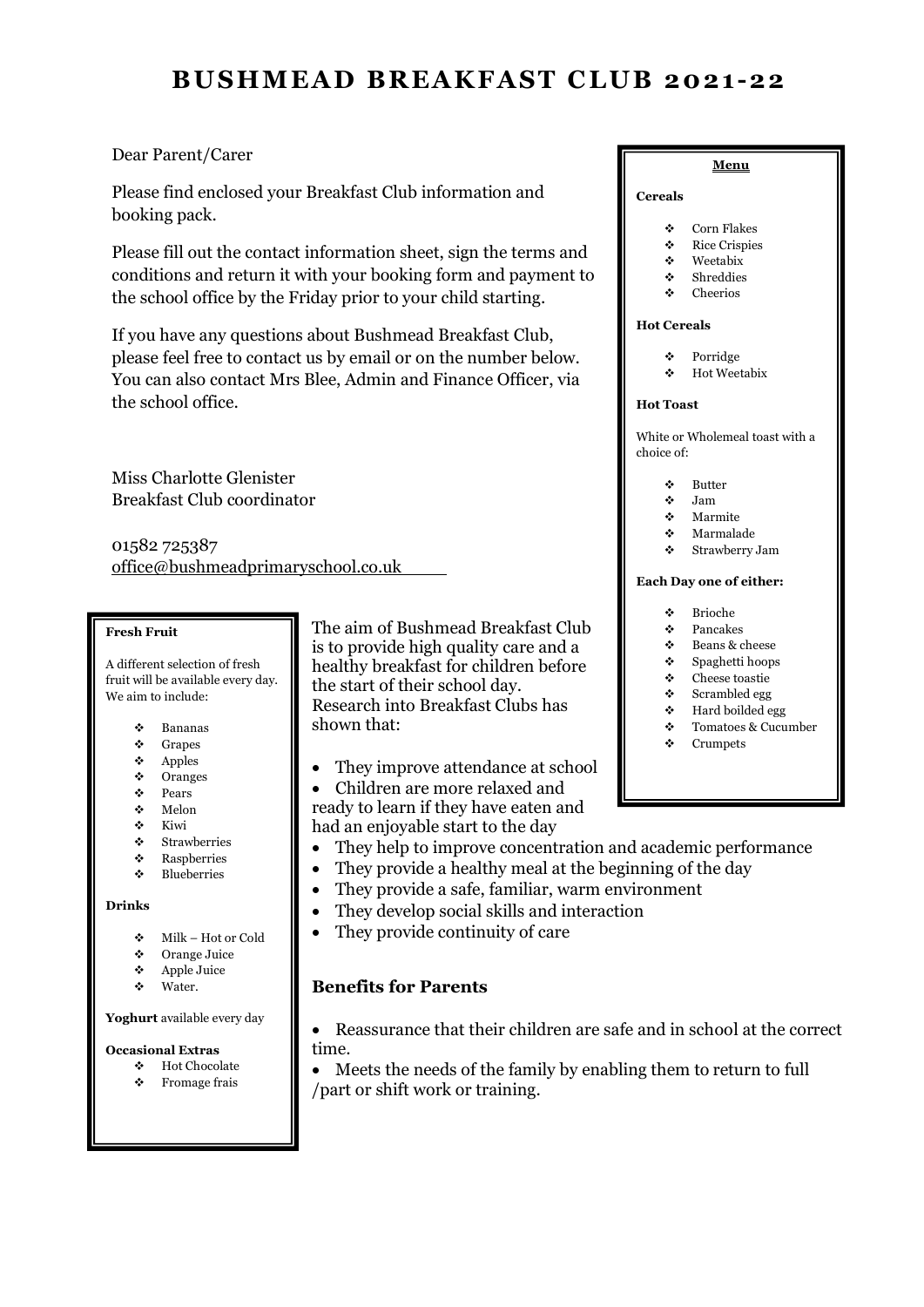## **Terms and Conditions**

## Dropping off

Children should be dropped off to the key stage one hall door in the morning by an appropriate adult. This is to ensure the safe arrival of all of the children. Once booked in, you will be able to leave your children at the breakfast club from 7:45am until the start of the school day at 8.40am (term time only). If your child is having breakfast at the club please ensure they arrive by 8.20am so that they can enjoy eating alongside their peers.

## Car Park

If dropping your child/ren off by car our preference would be for you to park in the layby whilst bringing your child (ren) into Breakfast Club. If the layby is full we would ask that you use the parking spaces towards the back of the car park (the doctors' surgery end) and walk your child safely over to the breakfast club door. Whilst using the car park please be mindful that this is a busy time for children and adults arriving to the school; please ensure you drive slowly and carefully. To access the car please use key pad code: **#5077.** This number is only for use by breakfast club parents and will only gain you entry to the car park during breakfast club times. The number will be changed periodically and you will be informed by Parentmail when the number changes.

## Breakfast.

Children will be given a choice of foods from a breakfast menu, including: toast and various spreads; a range of healthy cereals; and a choice of drinks. We expect that all children attending breakfast club will need breakfast. If your child does not need breakfast could you please let the staff know when you drop them off otherwise they will be expected to have something to eat.

There will be a range of activities available for the child/ren each morning including; construction, art and craft, board games, small world activities and a reading area. There are also a range of physical activities available in the hall, and there is also the option to play outdoors, weather permitting.

#### Booking and Payment

The cost per child, per session is £3.50. Prior to your child(ren) commencing breakfast club, you MUST complete the emergency contact form (per child) and the booking form stating the days that you would like your child/ren to attend breakfast club. For children attending on an ad hoc basis we request that you email [office@bushmeadprimaryschool.co.uk](mailto:office@bushmeadprimaryschool.co.uk) the week before so that we know how many spaces are required the following week.

Payment for breakfast club sessions should be paid in advance unless you have made alternative arrangements with the school business manager or admin and finance officer prior to your child(ren) commencing. Payment is encourage by Parentmail payment. Using this system you can see instantly your child's account balance. Alternatively, you can pay by cash or cheque in a sealed envelope to be handed to the breakfast club staff in advance.

#### **When your child's account balance drops below £7 you will receive reminders from Parentmail to top up the account. Please note that these messages will say 'School dinners' – we are unable to change the wording of this.**

Children who take unauthorised leave who wish to retain their breakfast club place on return will be charged for the missed sessions.

**Please be advised we are unable to guarantee a breakfast club place immediately due to high numbers. We have a waiting list and every half term places are reviewed. If a child has not attended at least half of their allocated sessions within a**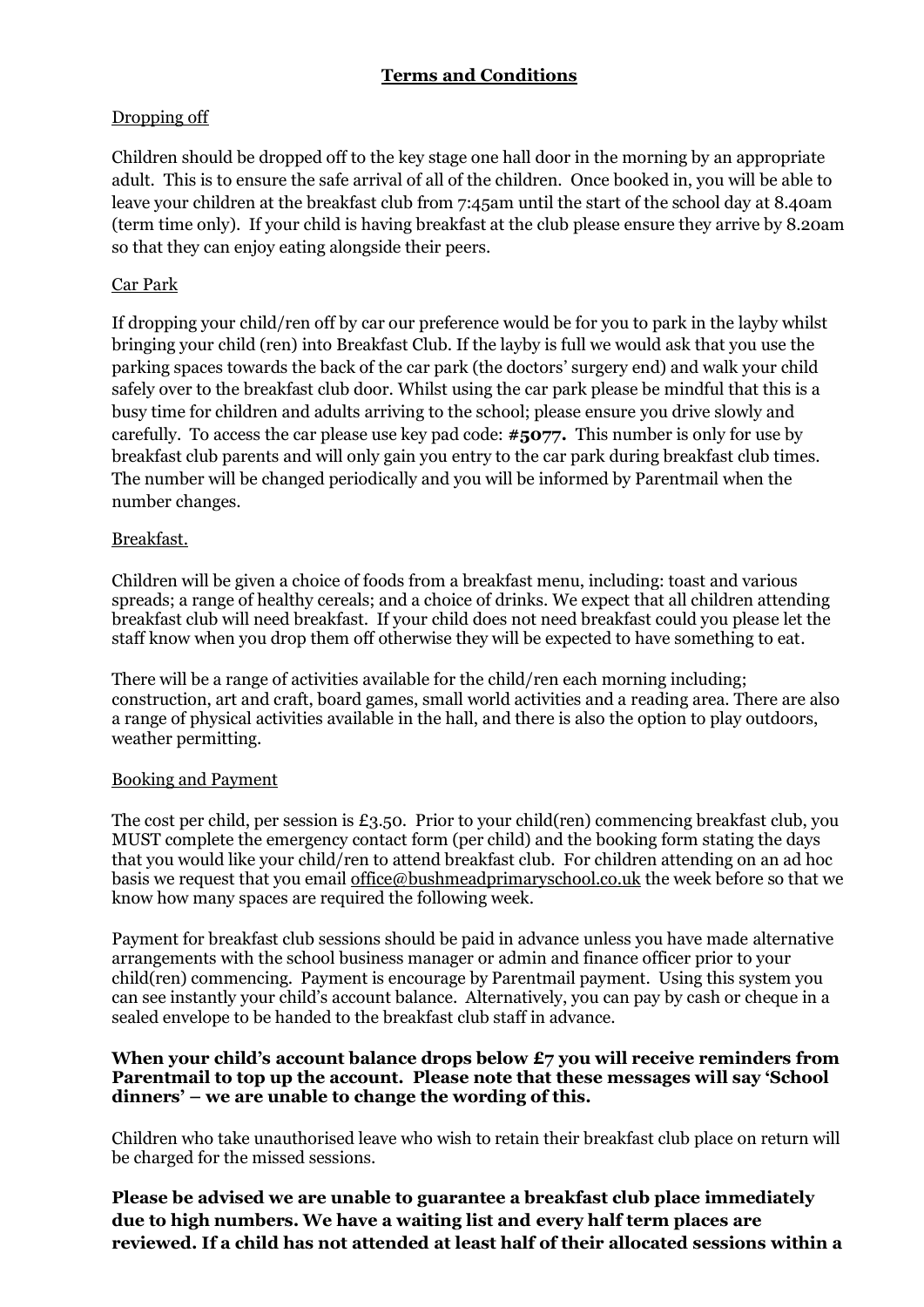**half term period their place will be withdrawn and a child on the waiting list will be offered the place. For example, if a child is allocated five sessions a week then over a half term of six weeks we would expect them to attend at least fifteen of these. If you have a place at breakfast club and lose it and require a place in the future you will need to be placed on the waiting list.** 

#### **If you would like your child to be added to the waiting list please complete the booking and emergency contact forms which are attached below.**

#### Please note

Although a waiting list is in place priority will be given to parents/carers requiring five morning sessions.

Having a child already at Breakfast Club does not give siblings automatic or priority admission. A registration form will need to be completed and your child placed on the waiting list.

#### Late Payment

If payment is not made within 14 days of sessions used, parents/carers will incur a  $E_5$ administration fee which will increase by £5 on a weekly basis. **If your account is still in arrears after four weeks your child will no longer be accepted at Breakfast Club.**

If you are experiencing difficulty with payment please contact Debbie Giles, School Business Manager on 01582 725387 (option 3)

If you think that your family would benefit from the use of the breakfast club but may have difficulties with the payment due to a low income or if you are entitled to free school meals, please contact one of the Family Workers for advice: 01582 725387 (option 2) or by emailing familyworkers@bushmeadprimaryschool.co.uk

#### School Closure

If for any reason there is a school closure we will endeavour to contact you as soon as possible. Please also refer to the school website and local radio stations for information.

#### Child illness

If your child is unable to attend a session due to illness, please inform the school office as soon as possible.

#### Behaviour

We reserve the right to refuse children who we feel do not conform to our behaviour expectations. These expectations are made clear to the children attending breakfast club. Parents/carers will be advised of any issues which may lead to a breakfast club place being withdrawn.

#### Contact Information.

Please make sure that the Breakfast Club staff have your most recent contact details and that you have completed the child information sheet and returned it to school prior to your child starting at the Breakfast Club.

**Please sign the agreement form to agree to the terms and conditions and return along with an emergency contact form for each child.** 

#### **Please retain this part for your information.**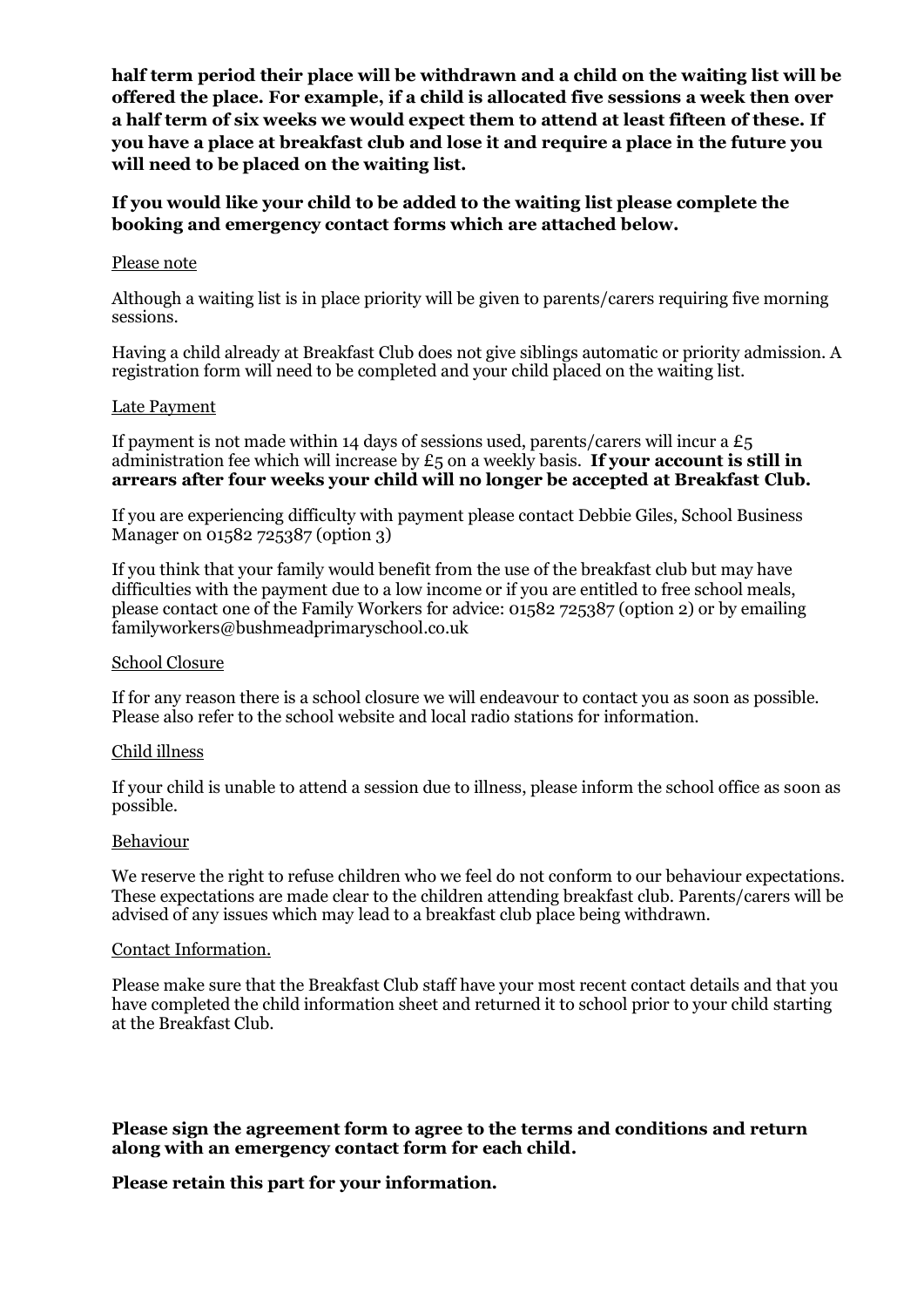### BREAKFAST CLUB AGREEMENT

## Child(ren)'s Names:

## Sessions required: (please tick below)

| Please Tick<br>for each<br>child | <b>MON</b> | <b>TUES</b> | <b>WEDS</b> | <b>THURS</b> | FRI | AD HOC |
|----------------------------------|------------|-------------|-------------|--------------|-----|--------|
| I)                               |            |             |             |              |     |        |
| II)                              |            |             |             |              |     |        |
| III)                             |            |             |             |              |     |        |

Date you would like sessions to start:

Please ensure payment is made before commencement of breakfast club sessions.

I agree to the terms and conditions of Bushmead Breakfast Club

Signed: …………………………………………………………………………. Date: ………………………..

Name: ………………………………………………………………………………………………………………..

Relationship to child(ren): …………………………………………………………………………………..